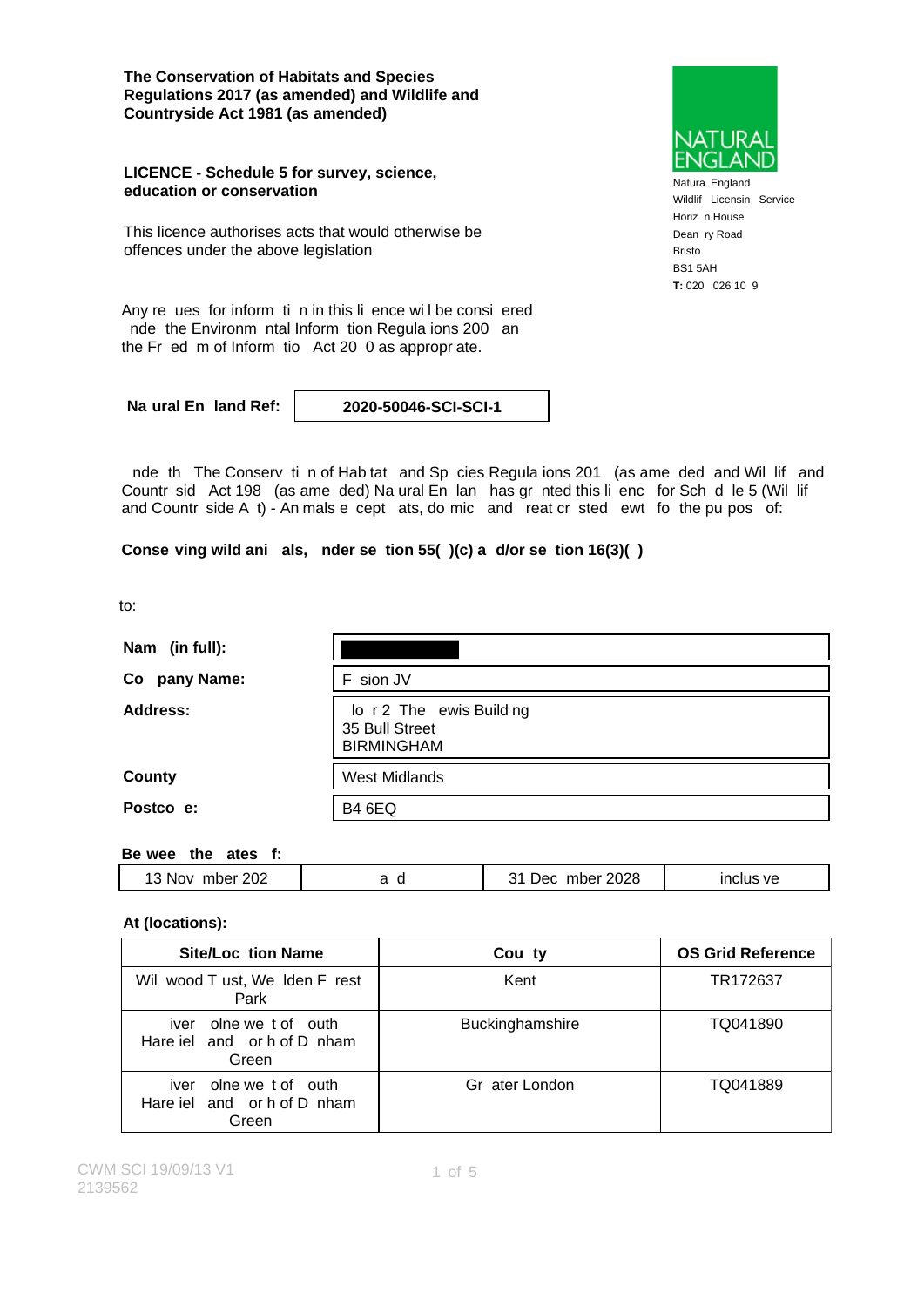### **For the following species:**

| <b>Species Common</b><br><b>Name</b><br>(Taxonomic Name)    | <b>Number</b> | <b>Activity</b>    | <b>Method</b>     | <b>Detailed Location</b>                                                           | <b>OS Grid</b><br>Reference |
|-------------------------------------------------------------|---------------|--------------------|-------------------|------------------------------------------------------------------------------------|-----------------------------|
| Water vole<br>(Arvicola amphibius /<br>Arvicola terrestris) | 20            | Take               | Live traps        | <b>River Colne</b><br>(west of South<br>Harefield and<br>north of Denham<br>Green) | <b>TQ08</b>                 |
| Water vole<br>(Arvicola amphibius /<br>Arvicola terrestris) | 20            | Take               | Hand              | <b>River Colne</b><br>(west of South<br>Harefield and<br>north of Denham<br>Green) | TQ08                        |
| Water vole<br>(Arvicola amphibius /<br>Arvicola terrestris) | $\Omega$      | <b>Disturb</b>     | As<br>appropriate | At and between<br>specified sites                                                  | XY000000                    |
| Water vole<br>(Arvicola amphibius /<br>Arvicola terrestris) | $\Omega$      | Damage/<br>Destroy | Digging           | River Colne<br>(west of South<br>Harefield and<br>north of Denham<br>Green)        | TQ08                        |
| Water vole<br>(Arvicola amphibius /<br>Arvicola terrestris) | 20            | Possess            | As<br>appropriate | At and between<br>specified sites                                                  | XY000000                    |

### **This licence is granted subject to the licensee, including servants and named agents, adhering to the conditions and notes specified below.**

| Signature: | Date | 13 November 2020 |
|------------|------|------------------|

(for and on behalf of Natural England)

## **WARNING**

- **This licence authorises acts that would otherwise be offences under the The Conservation of Habitats and Species Regulations 2017 (as amended) and Wildlife and Countryside Act 1981 (as amended). Any departure from the conditions relating to this licence may be an offence under that legislation;**
- **This licence conveys no authority for actions prohibited by any other legislation;**
- **This licence can be modified or revoked at any time by Natural England, but this will not be done unless there are good reasons for doing so. The licence is likely to be revoked immediately if it is discovered that false information had been provided which resulted in the issue of the licence.**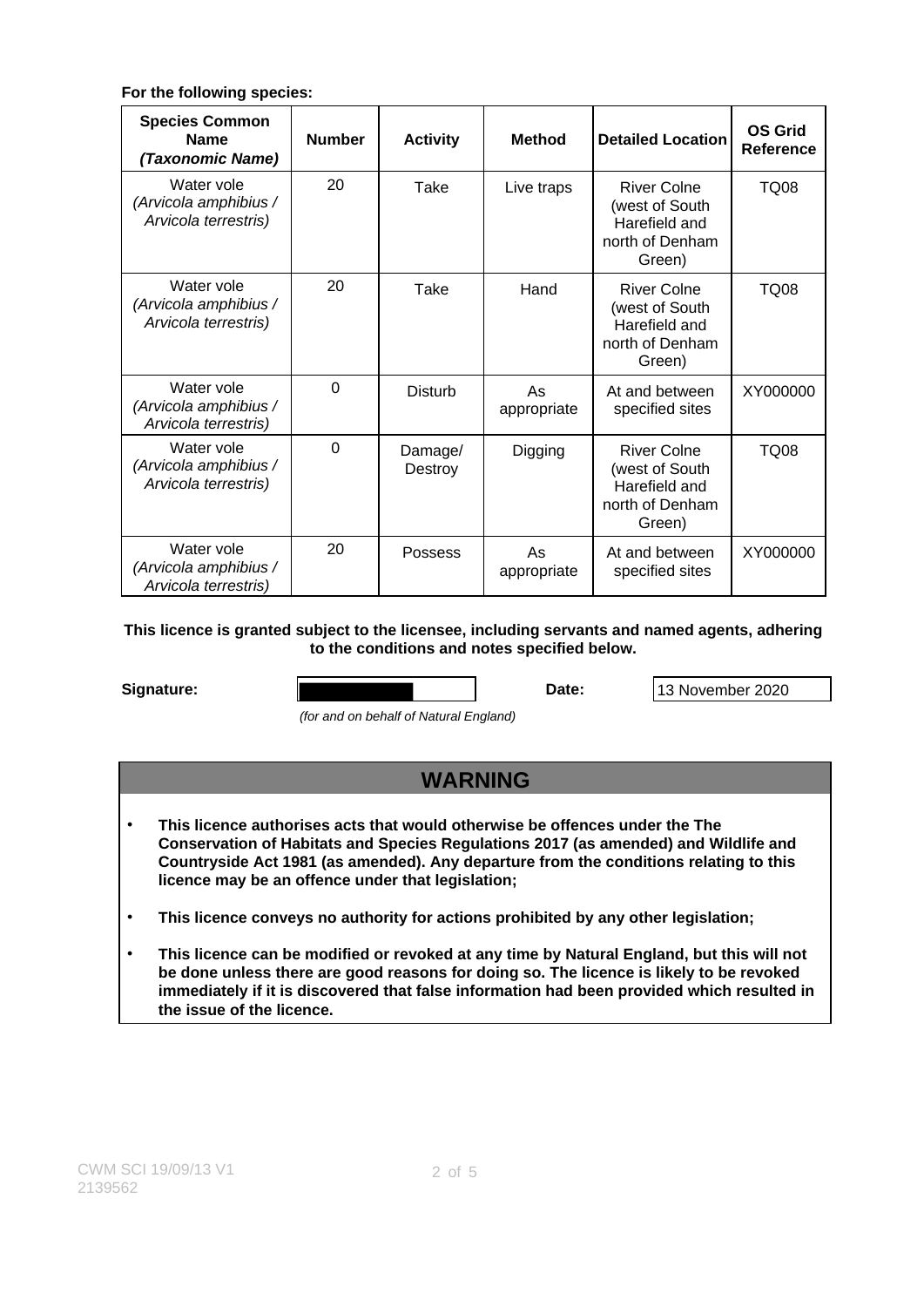### **LICENCE CONDITIONS**

- 1. These conditions apply to the licensee and any additional authorised person. The licensee and any additional authorised person(s) are responsible for ensuring that any licensed operations/ activities comply with all terms and conditions of the licence.
- 2. The licensee and any additional authorised person(s), shown on the licence, may act under the authority of this licence. The licensee or any additional authorised person(s) may also employ assistants provided they work under the direct personal supervision of the licensee or authorised person.
- 3. Whilst engaged in activities permitted by this licence, the licensee and/or any additional authorised person(s), must have access to a copy of this licence and produce it to any police officer or any Natural England officer on demand.
- 4. The Licensee and any additional authorised person(s) shall permit an officer of Natural England, accompanied by such persons as he/she considers necessary for the purpose, on production of his/her identification on demand, reasonable access to the site for monitoring purposes and to be present during any operations carried out under the authority of this licence for the purpose of ascertaining whether the conditions of this licence are being, or have been, complied with. The Licensee shall give all reasonable assistance to an officer of Natural England and any persons accompanying him/her.
- 5. This licence does not convey any right of entry upon land, and the landowner's/occupier's prior permission must be obtained, as necessary, before the licence is used.
- 6. No licensed activity shall be carried out under this licence on a National Nature Reserve or Marine Nature Reserve except with the prior written permission of Natural England.
- 7. A person authorised by the licensee shall provide him/her with such information as is within his/ her knowledge and is necessary for the Report, which the licensee is required to make to Natural England.
- 8. The 'Report by licensee of action taken under licence' must be completed, even if no licensed action is taken. It must be submitted on line or sent to the Natural England office at the address shown on this licence, to arrive no later than 14 days (two weeks) after the expiry of the licence. Failure to make a report may result in the licence being revoked and/or any future applications being refused.

Additional condition(s):

See Annex for Additional Conditions and Notes.

### **NOTES**

1. Please read the details of your licence carefully to ensure that you comply with it paying particular attention to the number and species licensed as this may differ to what was requested in your application.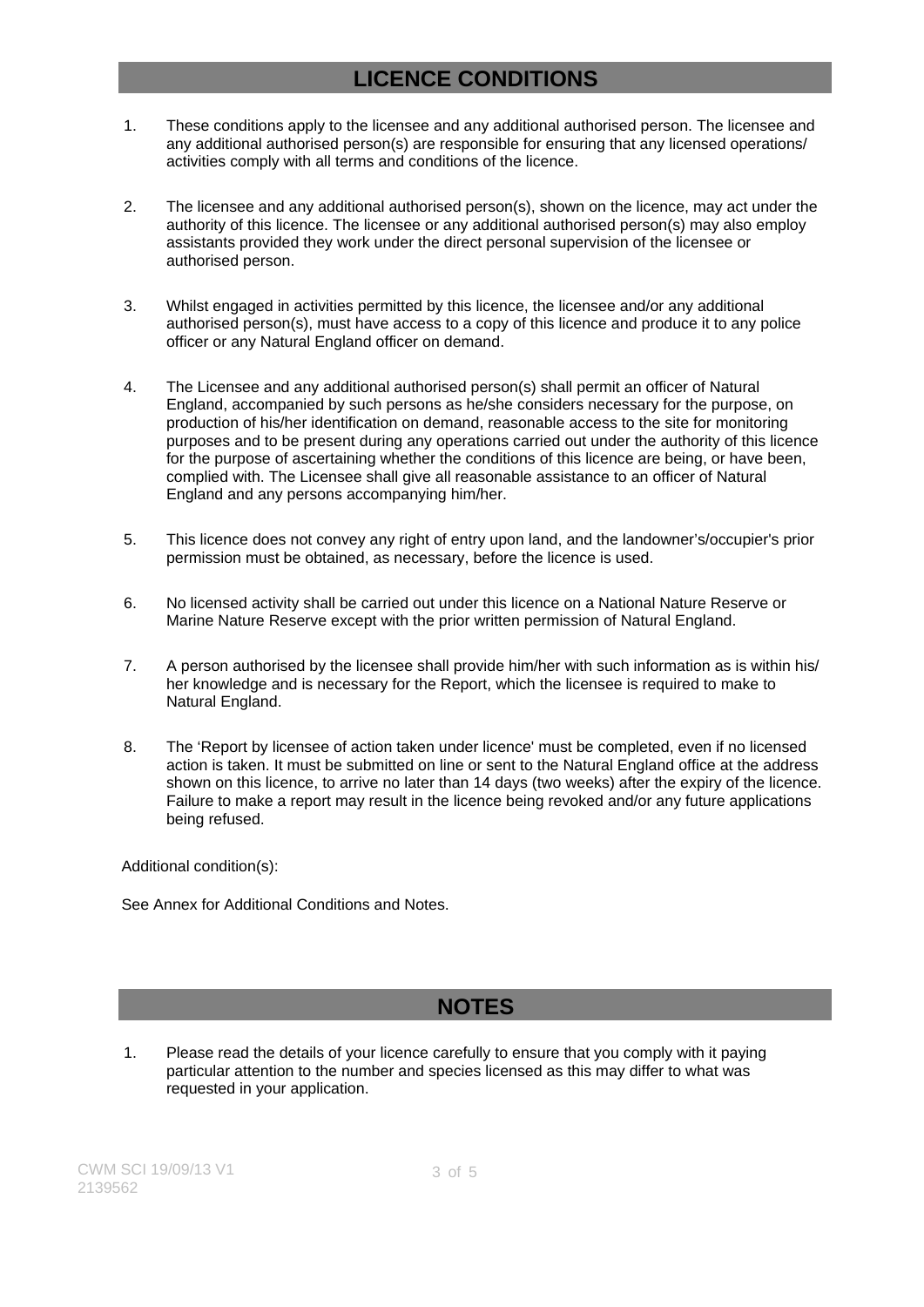### **NOTES**

- 2. Under Regulation 60(1) of the Conservation of Habitats and Species Regulations 2017 (as amended), it is an offence to contravene or fail to comply with a licence condition. This includes all persons authorised to act under this licence.
- 3. An additional authorised person is a suitably trained and experienced person who is able to carry out work under a licence without the personal supervision of the licensee. To carry out licensed activities their name will be on the licence. To comply with the licence conditions, additional licenced persons should have a copy of the licence accessible when acting under the licence.
- 4. An assistant is a person assisting the licensee or the additional authorised person(s). Assistants are only authorised to act under a licence whilst they are under the direct supervision of either the licensee or the additional authorised person(s).
- 5. Please note the information of the 'Report by licensee of action taken under licence' may have changed from previous years. The data required in your report and the required format can been viewed on the Natural England website. Alternatively you can request a copy from the Natural England address shown on your licence.

Additional note(s):

See Annex for Additional Conditions and Notes.